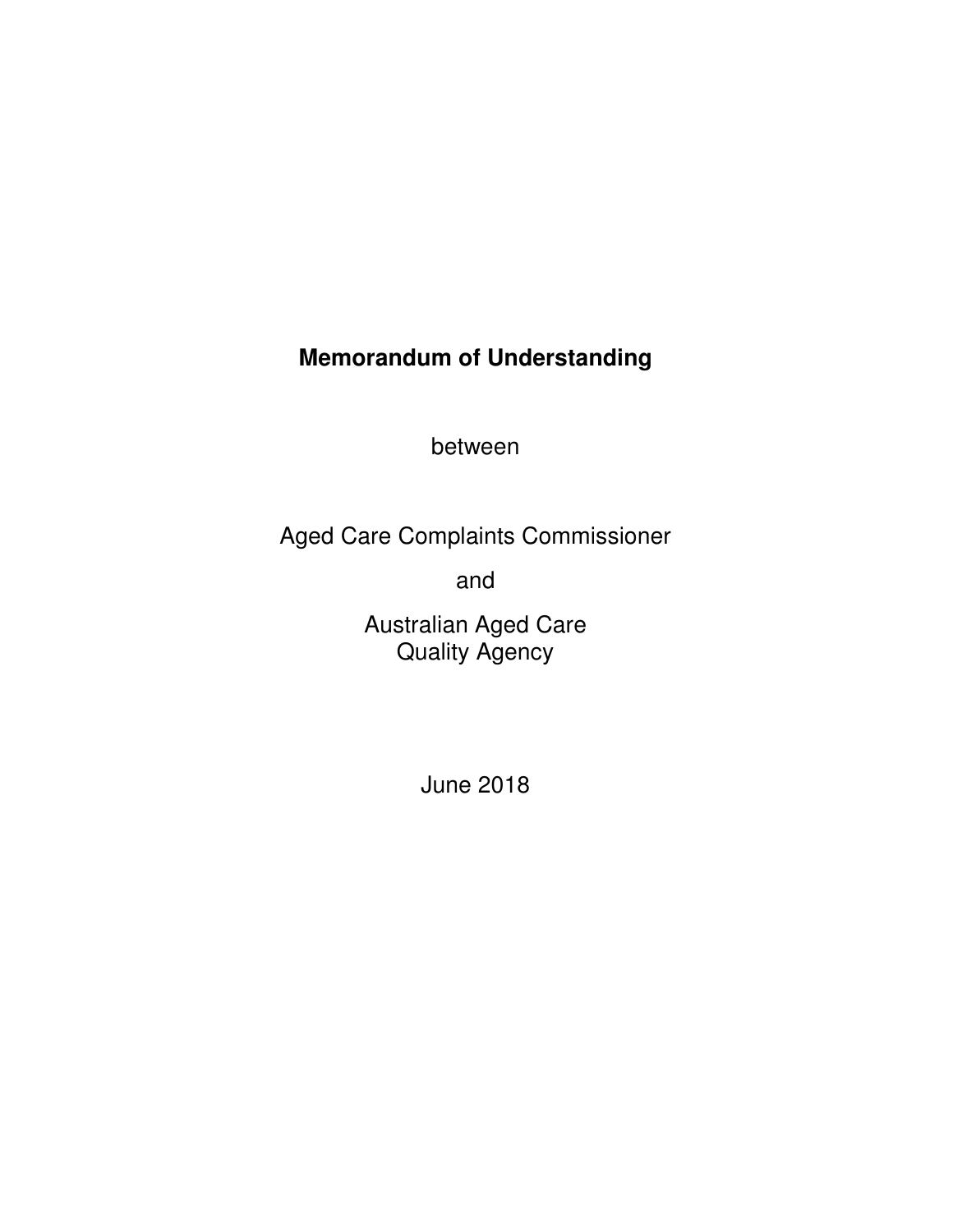# **Contents**

| 1.1 |                                                                                 |  |
|-----|---------------------------------------------------------------------------------|--|
| 1.2 |                                                                                 |  |
| 1.3 |                                                                                 |  |
| 1.4 |                                                                                 |  |
| 1.5 |                                                                                 |  |
| 1.6 |                                                                                 |  |
| 1.7 |                                                                                 |  |
| 1.8 |                                                                                 |  |
|     | PART 2: ENGAGEMENT, REFERRALS AND INFORMATION EXCHANGE6                         |  |
| 2.1 |                                                                                 |  |
| 2.1 | 6                                                                               |  |
| 2.2 |                                                                                 |  |
| 2.3 |                                                                                 |  |
| 2.4 |                                                                                 |  |
| 2.5 |                                                                                 |  |
|     | 2.5.1 Referral of information from the Complaints Commissioner to the Quality   |  |
|     |                                                                                 |  |
|     |                                                                                 |  |
|     |                                                                                 |  |
|     |                                                                                 |  |
|     | 2.5.6 Complaints Commissioner action following referral to the Quality Agency8  |  |
|     | 2.5.7 Information provided to Complaints Commissioner following a referral8     |  |
|     | 2.5.8 Referrals from the Quality Agency to the Complaints Commissioner8         |  |
| 2.6 |                                                                                 |  |
|     |                                                                                 |  |
|     |                                                                                 |  |
|     | 2.6.2 Provision of information about residential aged care, home care, CHSP and |  |
| 2.7 |                                                                                 |  |
| 2.8 |                                                                                 |  |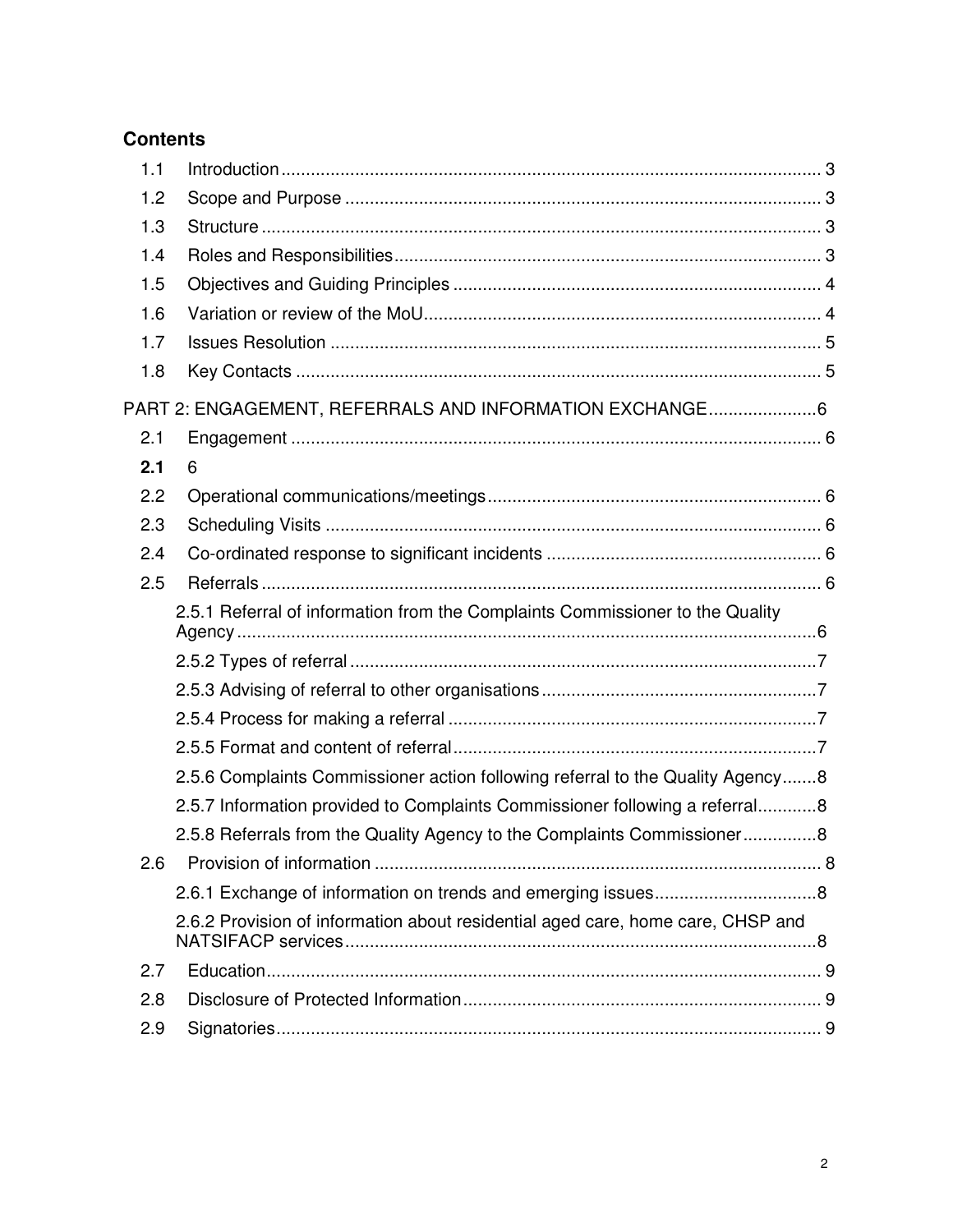### PART 1: GENERAL AGREEMENT

### **1.1 Introduction**

This Memorandum of Understanding (MoU) has been jointly developed and endorsed by the Aged Care Complaints Commissioner (Complaints Commissioner) and the Australian Aged Care Quality Agency (Quality Agency).

The Complaints Commissioner and the Quality Agency, along with the Commonwealth Department of Health, share responsibility for the quality and safety of aged care services that are funded by the Commonwealth, including residential care, care at home and flexible care. The three agencies have separate responsibilities and can share information with each other in order to carry out their duties.

On 18 April 2018, the Minister for Aged Care, the Hon Ken Wyatt AM, MP Minister Wyatt announced the establishment of a new independent Aged Care Quality and Safety Commission (Commission) from 1 January 2019; that will bring together the functions of the Complaints Commissioner and the Quality Agency. The two agencies are committed to working together to deliver on the government's intent for a single standalone regulator of quality and safety in aged care. This MOU will support regular engagement and liaison between the Complaints Commissioner and the Quality Agency at appropriate levels during the transition to the new Commission.

This MoU comes into effect on 1 July 2018 and describes the arrangements that exist between the Complaints Commissioner and the Quality Agency from that date. It replaces the MOU dated 1 January 2016 and will remain in effect until the establishment of the new Commission.

# **1.2 Scope and Purpose**

This MoU between the Complaints Commissioner and the Quality Agency describes the way the two agencies will work together to enable engagement, information exchange, and processes which support the Complaints Commissioner and the Quality Agency to undertake their respective statutory functions either separately or collaboratively in an effective and efficient way and activities to support transition to a new Aged Care Quality and Safety Commission.

Where circumstances arise which are not covered in this MoU, an approach will be developed in consultation between the Complaints Commissioner and the Quality Agency to address these issues.

# **1.3 Structure**

The MoU consists of Part 1: General Agreement, which includes the objectives of the MoU, the principles that govern its operation and an overview of the roles and responsibilities of the parties. The MoU also contains Part 2: Engagement, Referral and Information Exchange, setting out specific requirements as relevant.

# **1.4 Roles and Responsibilities**

The Complaints Commissioner is a statutory office holder under the Aged Care Act 1997 (the Act). The Commissioner and her team can examine complaints and act on information received about Australian Government funded aged care providers. The Complaints Commissioner has a number of options for resolving complaints as set out in the Complaints Principles 2015. This includes making referrals to other agencies. The Complaints Commissioner also has a responsibility for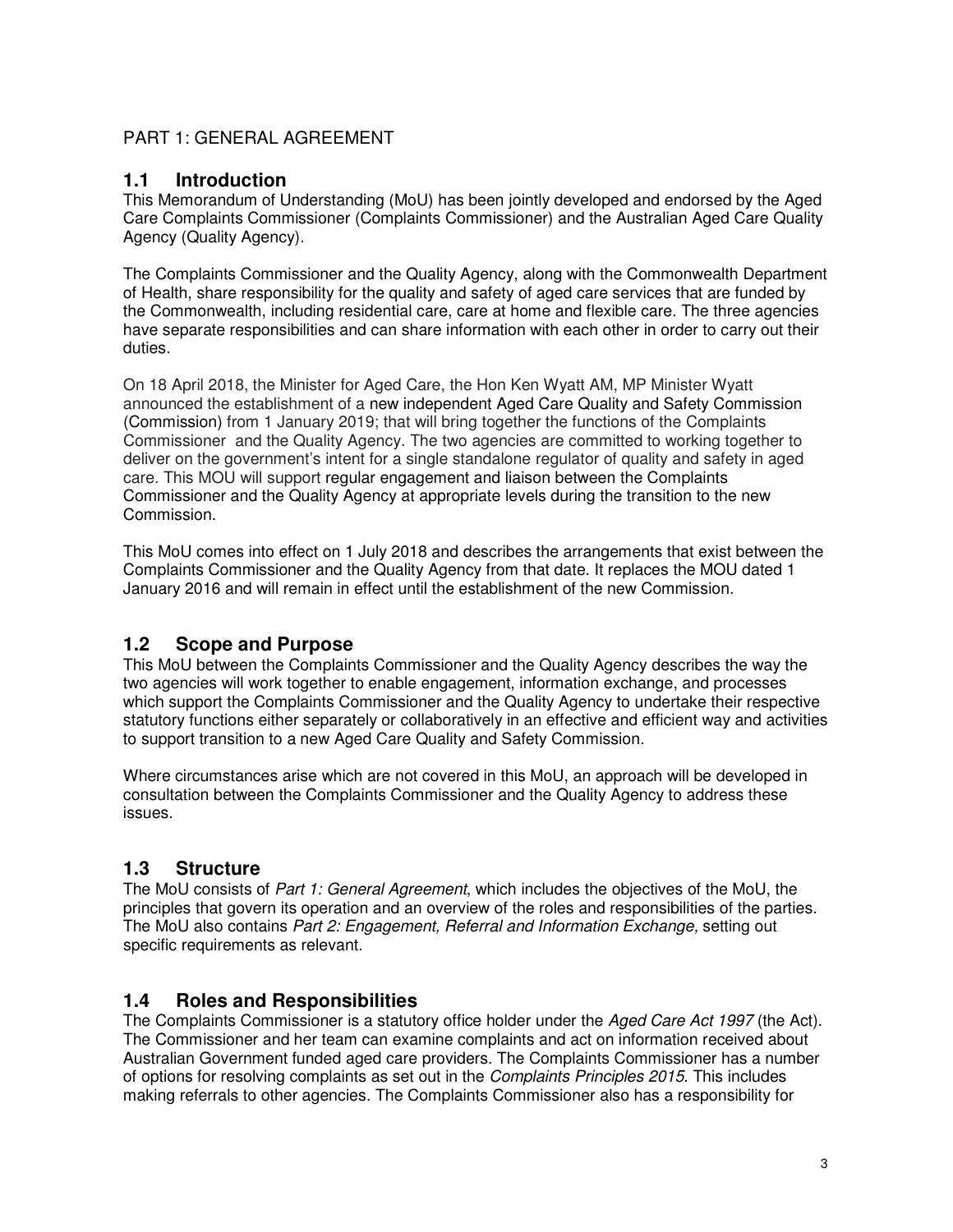educating service providers and the public about complaints management and matters arising from complaints.

The Quality Agency is an independent statutory agency established under the Australian Aged Care Quality Agency Act 2013. The Quality Agency accredits services and conducts quality reviews in accordance with the Accreditation Standards, Home Care Standards, the National Aboriginal and Torres Strait Islander Flexible Aged Care Program (NATSIFACP) Quality Program or the grant agreement (referred to in this agreement collectively as 'the standards'). The Quality Agency also promotes high quality care and innovation through providing training and information to service providers and the public.

### **1.5 Objectives and Guiding Principles**

The key objectives of this MoU are to:

- i) Facilitate information exchange, and establish processes, which support the Complaints Commissioner and the Quality Agency to undertake their respective statutory functions effectively.
- ii) Support regular engagement and liaison between the Complaints Commissioner and the Quality Agency at appropriate levels.
- iii) Provide for a co-ordinated approach where required, including the response to an event or incident of a scale or severity that necessarily involves both organisations.
- iv) Support collaboration on strategic initiatives and education activities.
- v) Guide activities undertaken to support transition to the Aged Care Quality and Safety Commission on 1 January 2019.

There is a joint commitment to the following guiding principles:

- i) To respect that the exchange of information between the two organisations occurs in the context of respective legislation and statutory independence.
- ii) To collaborate on matters of common interest.
- iii) To foster early and constructive resolution of issues and differences.
- iv) To support a consistent approach nationally in the processes between the two organisations, and avoid unnecessary duplication and red tape.
- v) To encourage ongoing learning, and continuous improvement in these processes.

### **1.6 Variation or review of the MoU**

The MoU will be reviewed annually or as a result of substantial policy, and/or legislative changes that impact the relationship between the Complaints Commissioner and the Quality Agency.

Minor amendments can be approved by the Assistant Commissioner, Governance Education and Strategy of the Complaints Commissioner and the Executive Director, Operations, of the Quality Agency. Minor amendments will be documented in a letter of variation and agreed in writing by the Complaints Commissioner and the Quality Agency.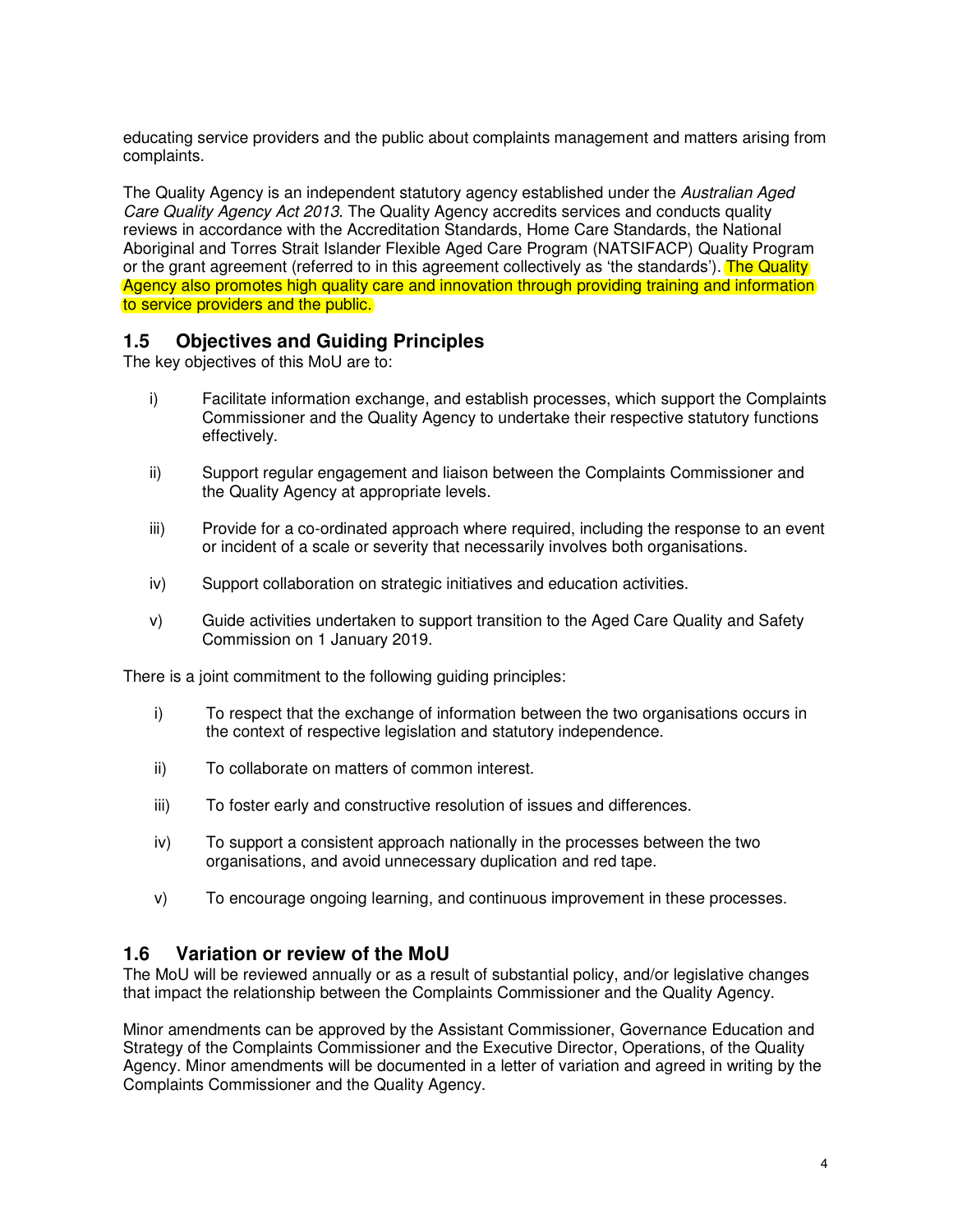### **1.7 Issues Resolution**

Early and constructive resolution of issues is expected between operational staff with support from their Regional or State Directors. If this is not possible, the matter will be escalated to the National Manager, Complaints Operations and the Executive Director, Operations at the Quality Agency.

# **1.8 Key Contacts**

Key contacts are listed as an Appendix which is not for publication.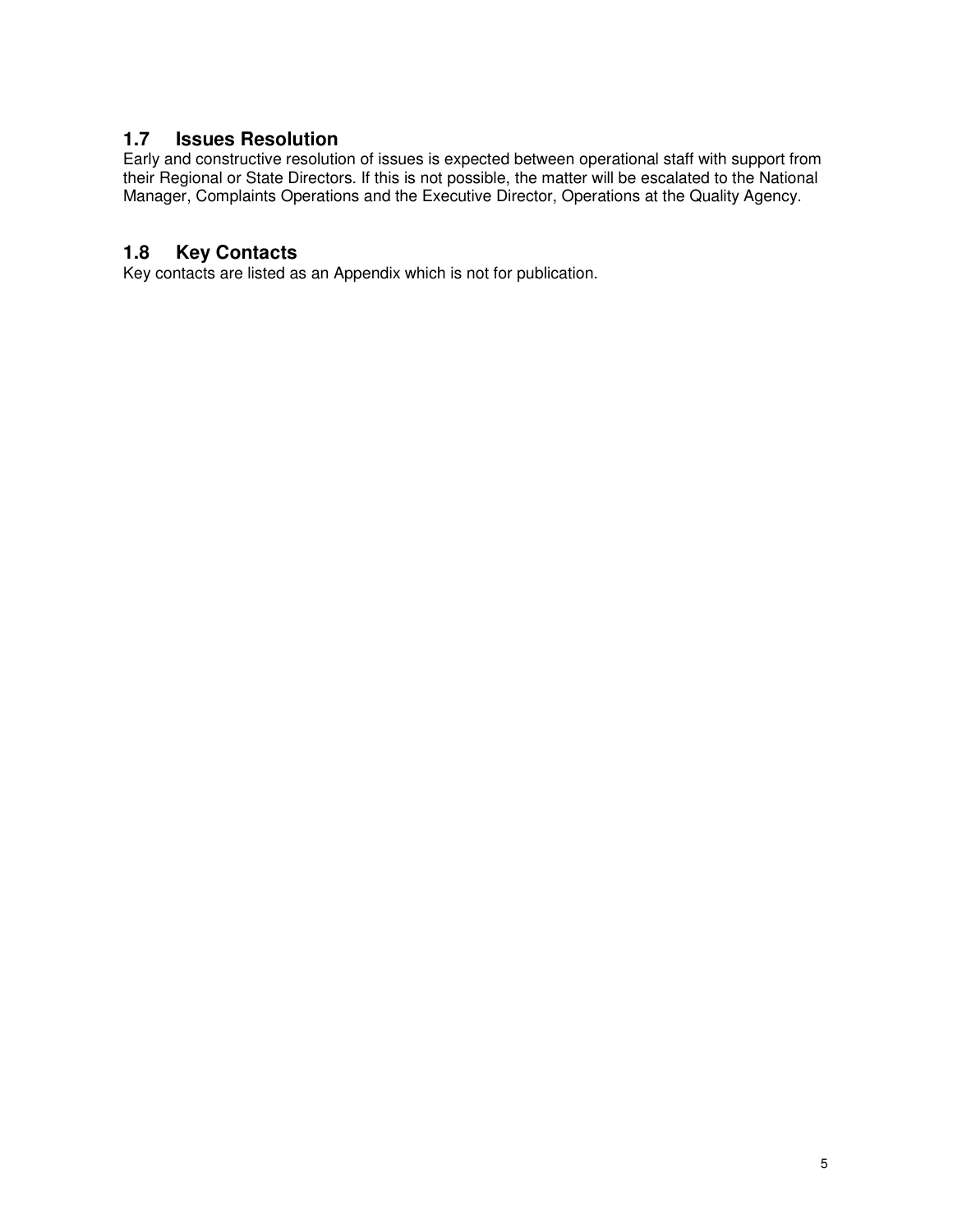# PART 2: ENGAGEMENT, REFERRALS AND INFORMATION EXCHANGE

### **2.1 Engagement**

A national approach will be taken to engagement and communication between the Complaints Commissioner and the Quality Agency. Communication between the bodies will occur:

- i) At a strategic level, at least quarterly, to discuss areas of mutual interest, exchange information of interest to both organisations and report on trends and emerging issues, in line with mutually agreed terms of reference, and;
- ii) at an operational level on a case-by-case basis, in line with agreed processes.

### **2.2 Operational communications/meetings**

Meetings/teleconferences between the Complaints Commissioner and Quality Agency will be held at the operational level at least monthly and on a case-by-case basis to discuss matters which may include, but are not limited to:

- services subject to a referral from the Complaints Commissioner to the Quality Agency;
- operational considerations such as scheduling of visits to aged care services (see 2.3);
- approved providers (administered under the Act) that have been given or may be given a Directions notice;
- aged care services and/or approved providers with systemic or multiple issues, and
- services that are not meeting the standards for complaints management.

Operational engagement will typically occur between the relevant Complaints Commissioner Regional Director and the relevant State Director of the Quality Agency.

### **2.3 Scheduling Visits**

In order to minimise disruption to aged care services and care recipients, the Complaints Commissioner and the Quality Agency will liaise with each other to avoid attending a service at the same time.

### **2.4 Co-ordinated response to significant incidents**

In the event of a significant incident that is of a scale or severity that would necessarily involve both organisations' immediate action, the National Manager, Complaints Operations and the Executive Director Operations at the Quality Agency will agree on a process which supports the Complaints Commissioner and the Quality Agency to undertake their respective statutory functions effectively.

# **2.5 Referrals**

#### **2.5.1 Referral of information from the Complaints Commissioner to the Quality Agency**

The Complaints Commissioner may refer information to the Quality Agency which may include, but is not limited to, information or findings from complaints, investigations or reviews which indicate systemic issues that may impact the delivery of care and services in accordance with the Accreditation Standards, Home Care Standards, the NATSIFACP Quality Framework or the grant agreement.

A systemic issue is one that indicates a breakdown of processes or practices that affects, or potentially affects, a number of care recipients, or a failure that has been ongoing over a period of time. It includes any process or practice that the Complaints Commissioner is not confident will be resolved and/or prevented for all affected care recipients, even though the specific issues may be resolved for an individual complainant.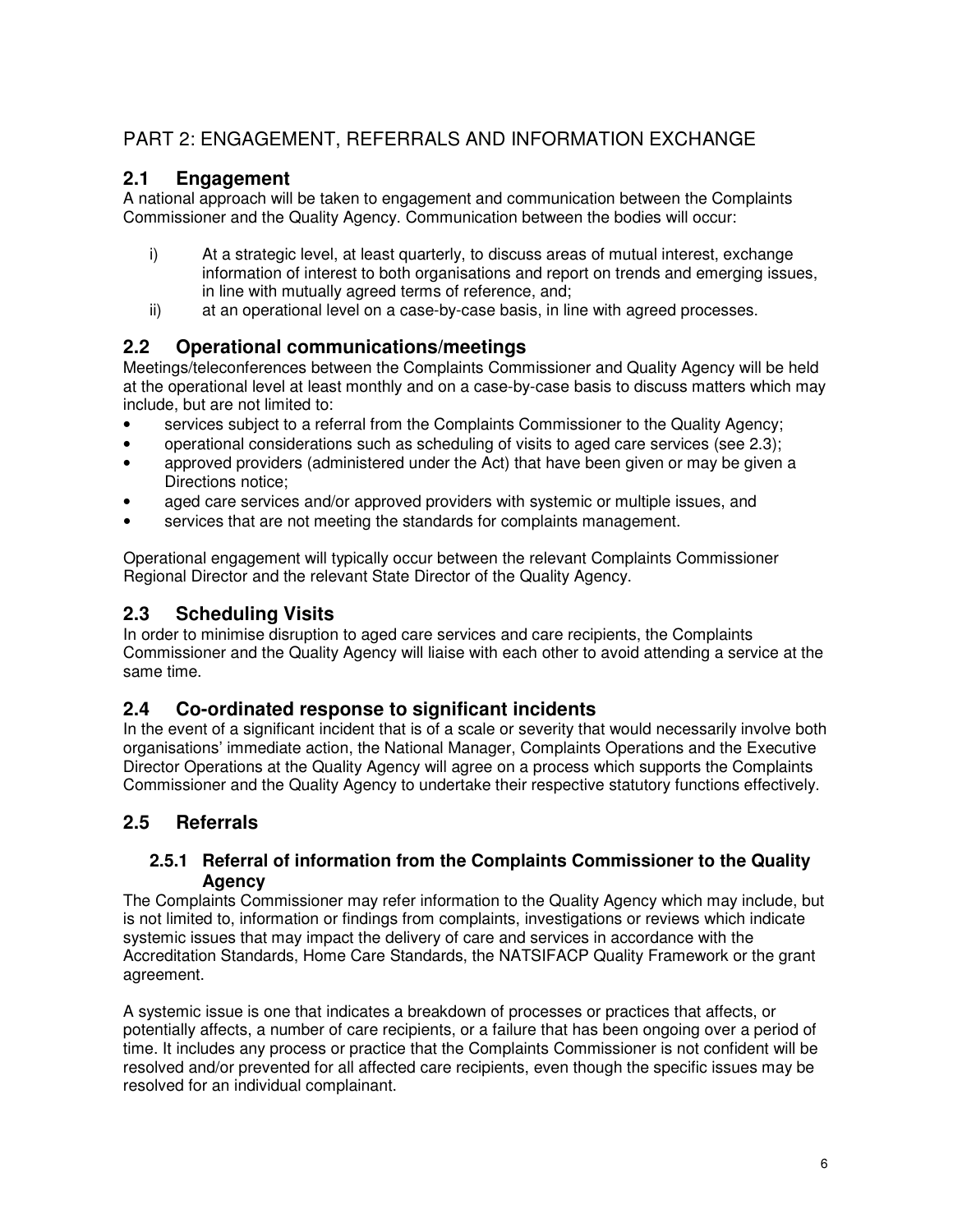Such information or findings will be provided by the Complaints Commissioner to help:

- ensure that systemic issues that may impact on the health, safety, or wellbeing of residents or care recipients are identified and remedied as soon as possible;
- inform the Quality Agency's risk assessment activities, and;
- inform the Quality Agency's monitoring activity.

On receipt of a referral from the Complaints Commissioner, the Quality Agency will consider the information received, along with any other relevant information that the Quality Agency may hold in respect of that residential aged care or home care service to decide on the action required.

### **2.5.2 Types of referral**

There are 3 types of referrals to the Quality Agency from the Complaints Commissioner. The referral types indicate the Commissioner's view on the seriousness of issues that may impact the delivery of care and services in accordance with the Accreditation Standards, Home Care Standards, the NATSIFACP Quality Framework or the grant agreement.

The 3 referral types are:

- Type 1: Relevant issue/concern to provide information to the Quality Agency that may be considered in case management, risk assessment, planning an auditor quality review, and/or prioritising next assessment contacts.
- Type 2: Significant issues/concerns to alert the Quality Agency to significant issues/concerns about a service. A type 2 referral indicates that the Complaints Commissioner considers there is a need for action to be undertaken by the Quality Agency, outside the routine schedule, including a possible visit to the service within two weeks.
- Type 3: Major issues/concerns to request that the Quality Agency gives immediate consideration to assessing an aged care service's performance against the relevant standards because the Complaints Commissioner considers there is a need for urgent action.

#### **2.5.3 Advising of referral to other organisations**

Where a referral of information is made to the Quality Agency and the Complaints Commissioner also refers information to another organisation, such as the police or professional registration bodies, the Complaints Commissioner will inform the Quality Agency as soon as practicable or in any event within five working days.

The Complaints Commissioner will always inform the Department of Health when a Type 3 referral is made to the Quality Agency.

#### **2.5.4 Process for making a referral**

Referrals will be sent from the relevant Regional Operations office of the Complaints Commissioner to the Quality Agency State office via email with a copy to the Quality Agency's national referrals inbox. Notification of a Type 3 referral will occur via the National Operations Manager Complaints Commissioner calling the Executive Director Operations Quality Agency. The written referral will follow.

#### **2.5.5 Format and content of referral**

Referrals from the Complaints Commissioner to the Quality Agency will include sufficient detail to allow the Quality Agency to form a view about the nature and severity of the issues identified and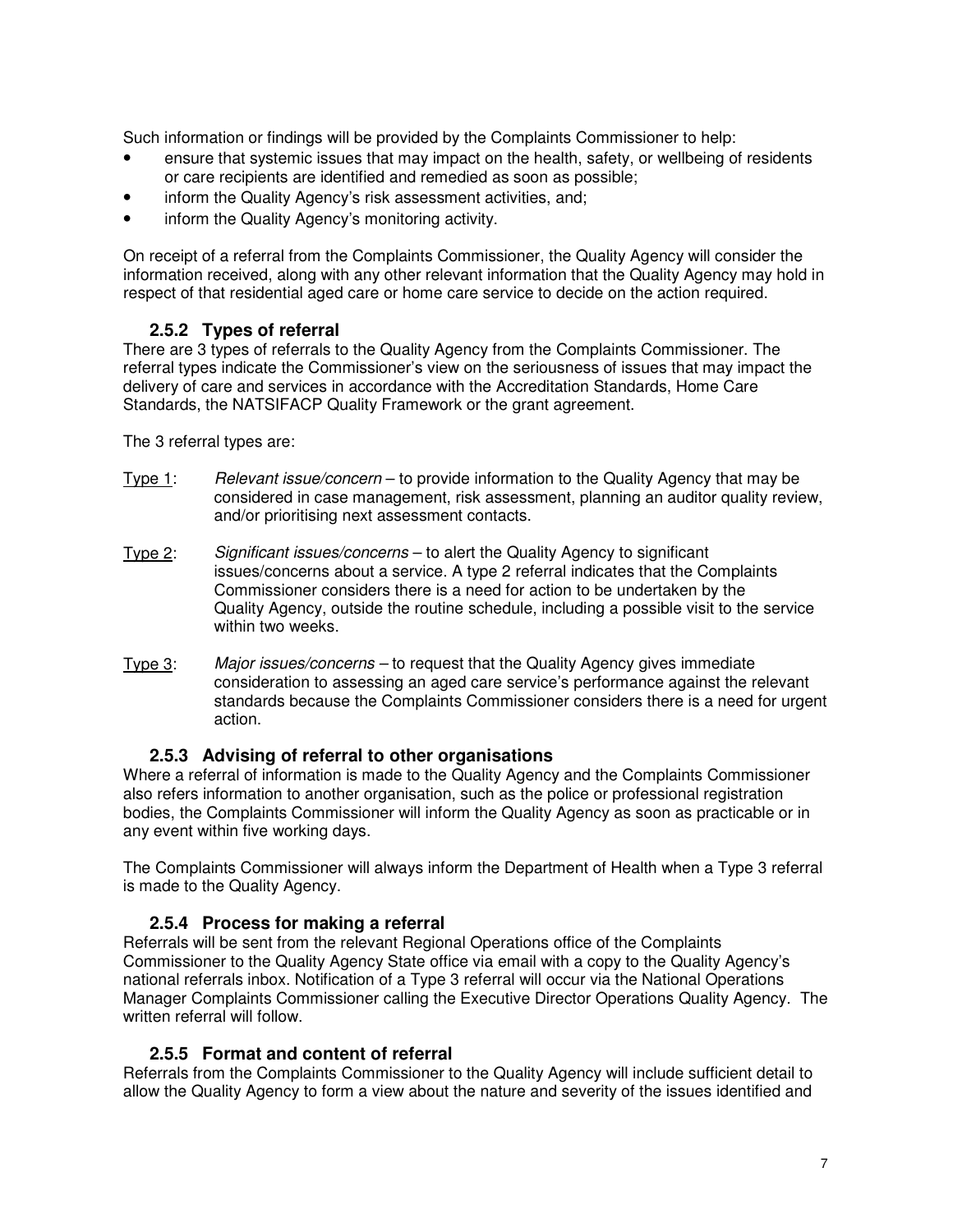will be accompanied by all relevant information collected by the Complaints Commissioner. This may include but is not limited to:

- identifying the type of referral (Type 1, Type 2, Type 3);
- how the information was obtained;
- a summary of current information on the residential aged care or home care service including details of any notices related to an intention to or issuing of directions that may have been issued in the case of an approved provider administered under the Act;
- advice on what, if any, information has been given to the service provider regarding the content of the referral, and;
- any other information that may assist the Quality Agency to decide on timing or type of action.

#### **2.5.6 Complaints Commissioner action following referral to the Quality Agency**

The Complaints Commissioner will continue to work with the individual complainant to resolve their concerns following a referral to the Quality Agency, if appropriate.

The Complaints Commissioner will provide the Quality Agency with any additional information or findings relevant to the referral that may assist the Quality Agency to assess the service's performance against the standards.

### **2.5.7 Information provided to Complaints Commissioner following a referral**

Following a referral from the Complaints Commissioner, the Quality Agency will:

- on a case by case basis advise the Complaints Commissioner in relation to action and /or outcomes for Type 1 referrals;
- advise the Complaints Commissioner of any action that the Quality Agency will take in relation to referral types 2 and 3 as soon as practicable; and,
- advise the Complaints Commissioner of the outcomes of any action taken by the Quality Agency in relation to referral types 2 and 3 as soon as practicable.

#### **2.5.8 Referrals from the Quality Agency to the Complaints Commissioner**

The Quality Agency may refer information to the Complaints Commissioner which will include, but is not limited to:

- Information about an individual who may wish to raise concerns about the service with the Complaints Commissioner.
- Information about a service's performance against the standards in relation to complaints management, which may assist the Complaints Commissioner with risk assessment, case progression or targeting of education activities.

The Quality Agency may also directly refer an individual to the Complaints Commissioner by providing information on how they can lodge a complaint, or by direct telephone transfer to the Complaints Commissioner's complaints intake line.

### **2.6 Provision of information**

#### **2.6.1 Exchange of information on trends and emerging issues**

The quarterly meeting between the Complaints Commissioner and Quality Agency will be an opportunity to exchange strategic information of interest to both organisations and report on trends and emerging issues.

### **2.6.2 Provision of information about residential aged care, home care, CHSP and NATSIFACP services**